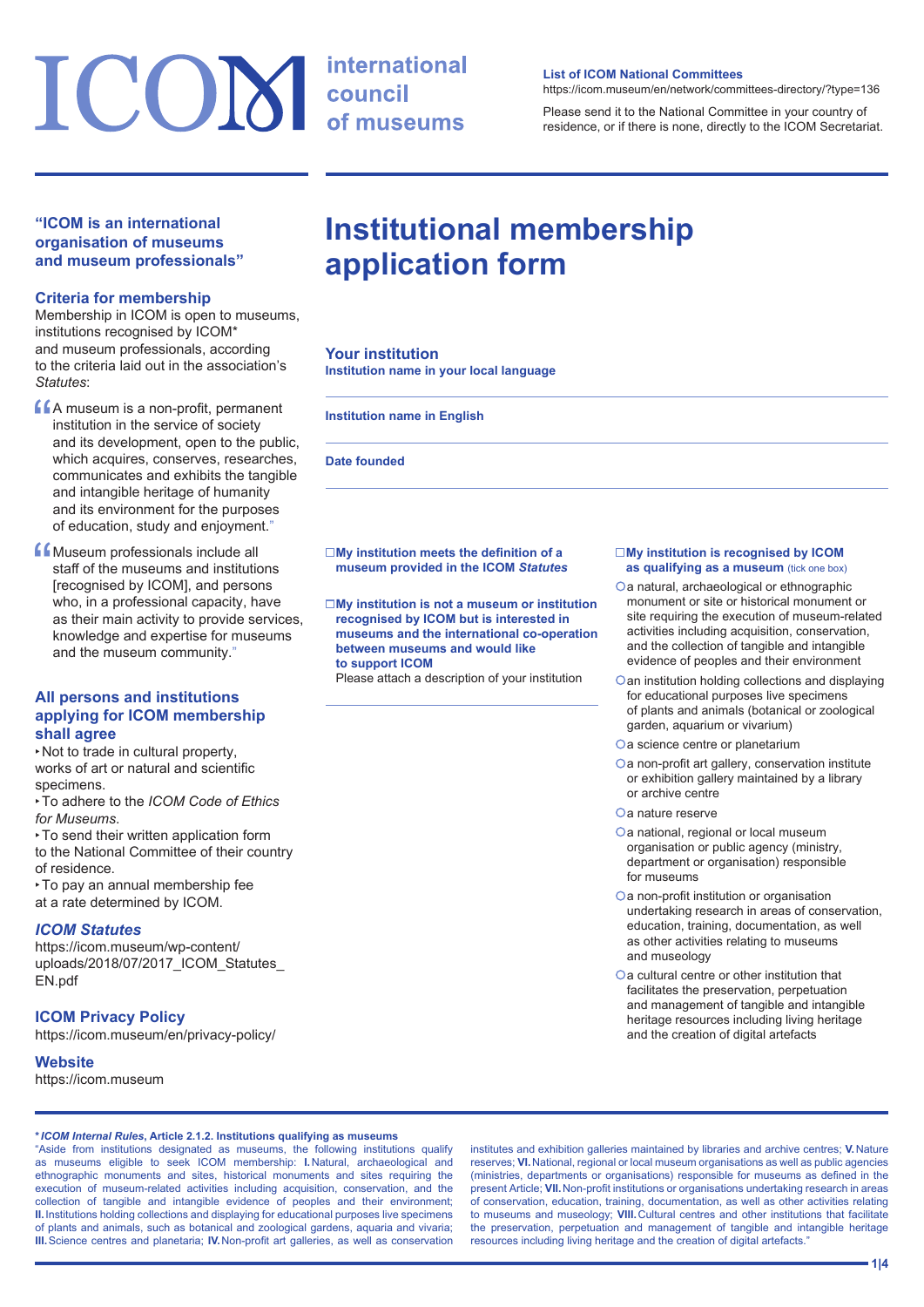# **Your institution's annual operating budget**

(to determine your annual membership fee) less than €30,000 €30,000 to €100,000  $Q \in 100.000$  to  $\in 1.000.000$ €1.000.000 to €5.000.000 €5.000.000 to €10.000.000 Omore than €10,000,000

# **Your institution's primary contact information Address City Postal code**

**Country**

**Website**

# **Your institution's secondary contact information Address**

| <b>City</b>        |  |  |  |
|--------------------|--|--|--|
|                    |  |  |  |
| <b>Postal code</b> |  |  |  |

**Country**

## **Institution director**

| <b>Title</b>      |  |
|-------------------|--|
| OMs OMr OOther:   |  |
| <b>Last name</b>  |  |
| <b>First name</b> |  |

# **How may we contact you?**

**ICOM contact person**

**Title**

OMs OMr OOther:

**Last name**

**First name**

**Date of birth** (DD/MM/YY) (optional\*)`

**Title**

# **Email**

**Telephone** (including country code)

**Use the institution's contact information**  (tick one box) OPrimary OSecondary

**Language for communication** (tick one box) OEnglish OFrench OSpanish

# **Designated institutional representatives**

**Date of birth** (DD/MM/YY) (optional\*)

In accordance with the *ICOM Statutes* (Article 6, Section 3), "Institutional members can designate three (3) persons to represent them on National Committees and International Committees, as well as the General Conference and General Assembly. These persons need not be Individual Members of ICOM."

| <b>Representative 1</b><br><b>Title</b>                            | <b>Representative 2</b><br><b>Title</b>                            | <b>Representative 3</b><br><b>Title</b><br>OMs OMr OOther:         |  |
|--------------------------------------------------------------------|--------------------------------------------------------------------|--------------------------------------------------------------------|--|
| OMs OMr OOther:                                                    | OMs OMr OOther:                                                    |                                                                    |  |
| Last name                                                          | Last name                                                          | Last name                                                          |  |
| <b>First name</b>                                                  | <b>First name</b>                                                  | <b>First name</b>                                                  |  |
| <b>Date of birth (DD/MM/YY)</b><br>(optional*)                     | <b>Date of birth (DD/MM/YY)</b><br>(optional*)                     | <b>Date of birth (DD/MM/YY)</b><br>(optional*)                     |  |
| <b>Title</b>                                                       | <b>Title</b>                                                       | <b>Title</b>                                                       |  |
| <b>Email</b>                                                       | <b>Email</b>                                                       | <b>Email</b>                                                       |  |
| <b>Telephone</b> (including country code)                          | <b>Telephone</b> (including country code)                          | <b>Telephone</b> (including country code)                          |  |
| <b>International Committee</b><br>(choose one from the list below) | <b>International Committee</b><br>(choose one from the list below) | <b>International Committee</b><br>(choose one from the list below) |  |

**\*Including your date of birth is optional for membership but required for receiving certain grants.**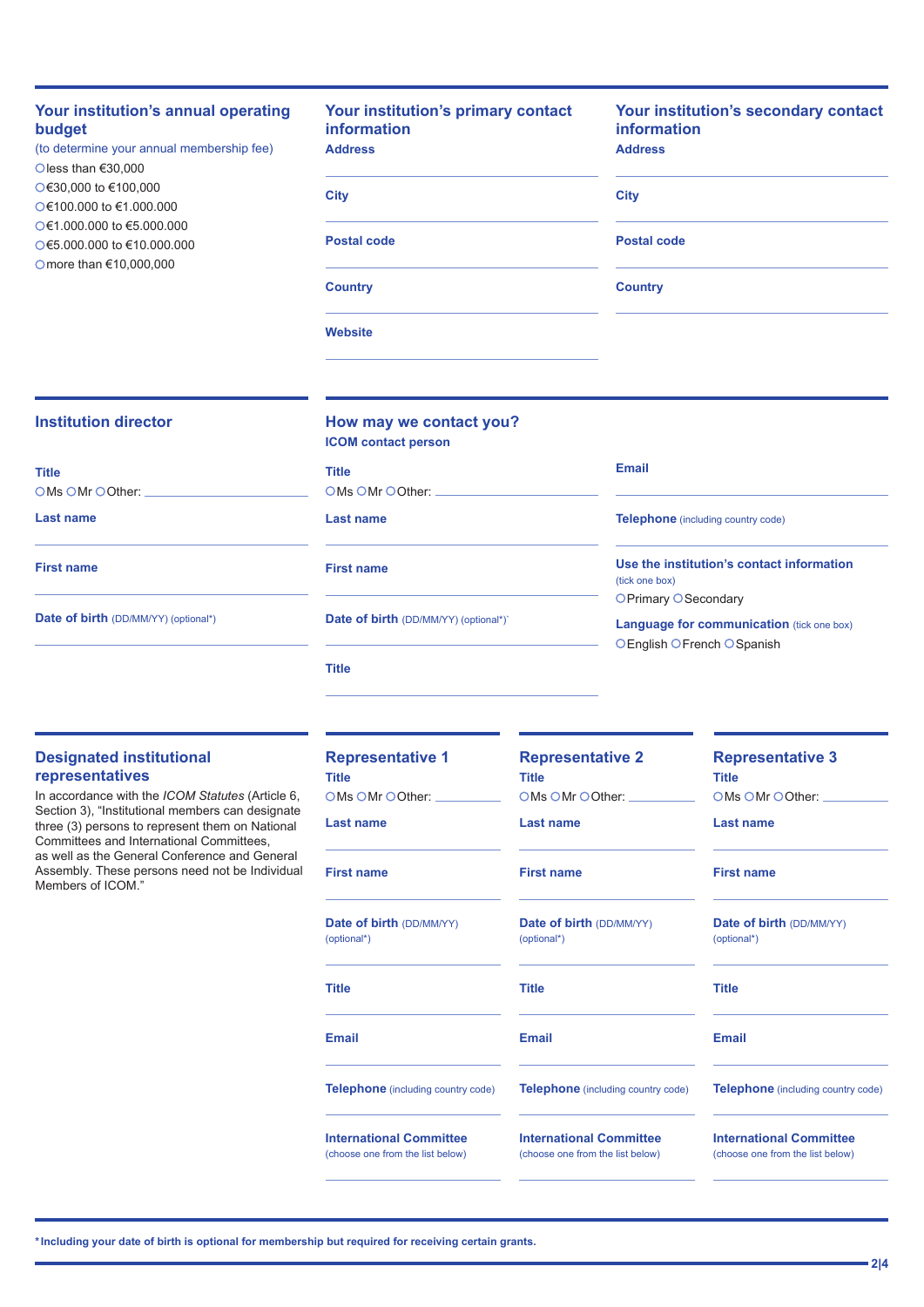#### **For more information on ICOM's International Committees and their activities <https://icom.museum/en/network/committees-directory/?type=137>**

**► AVICOM** 

Audiovisual, New Technologies and Social Media

- **► CAMOC**  Museums of Cities
- **► CECA**  Education and Cultural Action
- **► CIDOC**  Documentation
- **► CIMCIM**  Instruments and Music
- **► CIMUSET**  Science and Technology
- **► CIPEG**  Egyptology
- **► COMCOL Collecting**
- **► COSTUME**
- Costume, Fashion and Textiles
- **► DEMHIST**  Historic House Museums
- **► DRMC**  Disaster Resilient Museums
- **► GLASS**
- Glass **► ICAMT** 
	- Architecture and Museum **Techniques**
- **► ICDAD**  Decorative Arts and Design
- **► ICEE**  Exhibition Exchange
- **► ICEthics**
- Ethical Dilemmas
- **► ICFA**  Fine Arts
- **► ICLCM**  Literary and Composers' **Museums**
- **► ICMAH**  Archaeology and History
- **► ICME**  Ethnography
- **► ICMEMO**  Remembrance of the Victims of Public Crimes
- **► ICMS**  Museum Security
- **► ICOFOM**  Museology
- **► ICOMAM**  Arms and Military History
- **► ICOM-CC**  Conservation
- **► ICOMON**  Money and Banking Museums
- **► ICR**  Regional Museums
- **► ICTOP**  Training of Personnel
- **► INTERCOM**  Museum Management
- **► MPR**  Marketing and Public Relations
- **► NATHIST**  Natural History
- **► UMAC**  University Museums

**ICOM contact person signature (cp) Representative 1 signature (r1) Representative 2 signature (r2) Representative 3 signature (r3)** ○(cp) ○(r1) ○(r2) ○(r3) By ticking this box and submitting my membership application, I acknowledge having read and understood the information provided on this form. ○(cp) ○(r1) ○(r2) ○(r3) By ticking this box and submitting my membership application, I acknowledge having read and understood the information on the General Data Protection Regulation (GDPR) below and in ICOM's privacy policy, available at the following address: https://icom.museum/en/privacy-policy/. **(cp) (r1) (r2) (r3)** By ticking this box, I expressly agree that my personal information may be transferred to ICOM's International Committees outside the European Economic Area, as specified in the information on the General Data Protection Regulation (GDPR) below.

**Please complete, date and sign the following statement** I, the undersigned,  $\Box$ the information provided on this form and that my institution meets all of the conditions required for membership in the International Council of Museums (ICOM) and hereby requests to become a member of ICOM. It agrees not to trade (i.e. buy or sell for profit) in cultural property and to adhere to the Code of Ethics for Museums adopted by ICOM. I also certify that I have read and understood the personal data protection information in ICOM's privacy policy available at the following link: <https://icom.museum/en/privacy-policy/>as well as in the information on the General Data Protection Regulation (GDPR) below. **Date Institution director's signature**